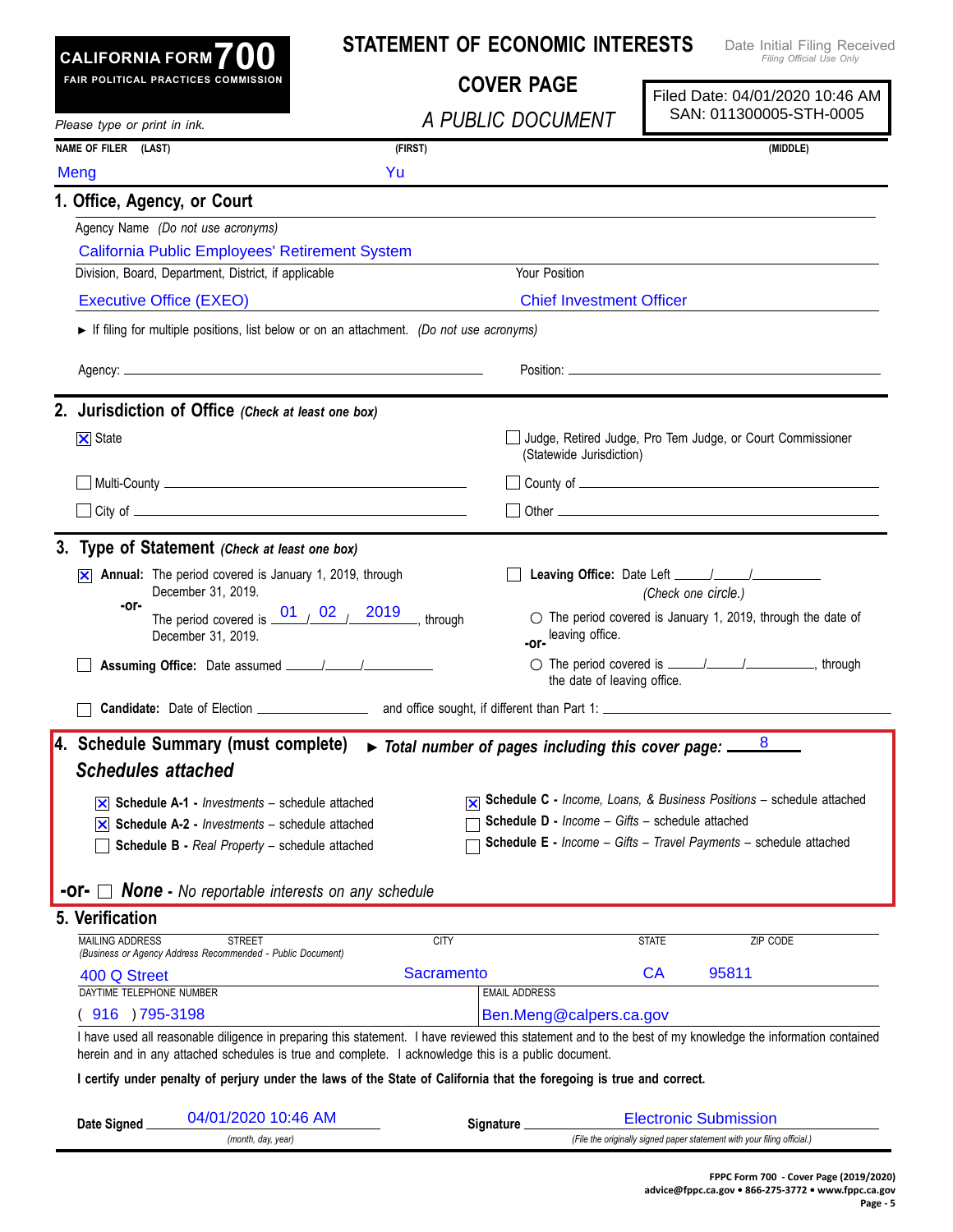| <b>SCHEDULE A-1</b><br><b>CALIFORNIA FORM</b> |                                                                                                                     |                                                                                                                        |  |  |  |
|-----------------------------------------------|---------------------------------------------------------------------------------------------------------------------|------------------------------------------------------------------------------------------------------------------------|--|--|--|
|                                               | <b>Investments</b>                                                                                                  | FAIR POLITICAL PRACTICES COMMISSION                                                                                    |  |  |  |
|                                               | Stocks, Bonds, and Other Interests                                                                                  | Name                                                                                                                   |  |  |  |
|                                               | (Ownership Interest is Less Than 10%)                                                                               | <b>Yu Meng</b>                                                                                                         |  |  |  |
|                                               | Investments must be itemized.<br>Do not attach brokerage or financial statements.                                   |                                                                                                                        |  |  |  |
|                                               | NAME OF BUSINESS ENTITY                                                                                             | NAME OF BUSINESS ENTITY                                                                                                |  |  |  |
|                                               | <b>Ares Capital Corp</b>                                                                                            | <b>American Water Works</b><br><b>GENERAL DESCRIPTION OF THIS BUSINESS</b><br><b>Utility</b>                           |  |  |  |
|                                               | <b>GENERAL DESCRIPTION OF THIS BUSINESS</b>                                                                         |                                                                                                                        |  |  |  |
|                                               | <b>Financial Services</b>                                                                                           |                                                                                                                        |  |  |  |
|                                               | FAIR MARKET VALUE                                                                                                   | <b>FAIR MARKET VALUE</b>                                                                                               |  |  |  |
|                                               | $$2,000 - $10,000$<br>\$100,001 - \$1,000,000<br>Over \$1,000,000                                                   | $\frac{1}{2}$ \$2,000 - \$10,000<br>$ \mathsf{x} $ \$10,001 - \$100,000<br>\$100,001 - \$1,000,000<br>Over \$1,000,000 |  |  |  |
|                                               | NATURE OF INVESTMENT<br>$ \mathsf{X} $ Stock<br>Other.                                                              | NATURE OF INVESTMENT<br>$ \mathsf{X} $ Stock<br>Other _                                                                |  |  |  |
|                                               | (Describe)<br>Partnership ◯ Income Received of \$0 - \$499                                                          | (Describe)<br>Partnership ◯ Income Received of \$0 - \$499                                                             |  |  |  |
|                                               | ○ Income Received of \$500 or More (Report on Schedule C)                                                           | ○ Income Received of \$500 or More (Report on Schedule C)                                                              |  |  |  |
|                                               | IF APPLICABLE, LIST DATE:                                                                                           | IF APPLICABLE, LIST DATE:                                                                                              |  |  |  |
|                                               | 19<br>19.                                                                                                           | 19<br>19                                                                                                               |  |  |  |
|                                               | <b>ACQUIRED</b><br><b>DISPOSED</b>                                                                                  | <b>ACQUIRED</b><br><b>DISPOSED</b>                                                                                     |  |  |  |
|                                               | NAME OF BUSINESS ENTITY<br><b>Bank of China</b>                                                                     | NAME OF BUSINESS ENTITY<br><b>Blackstone Group</b>                                                                     |  |  |  |
|                                               | <b>GENERAL DESCRIPTION OF THIS BUSINESS</b>                                                                         | <b>GENERAL DESCRIPTION OF THIS BUSINESS</b>                                                                            |  |  |  |
|                                               | <b>Bank</b>                                                                                                         | <b>Investment Management</b>                                                                                           |  |  |  |
|                                               | <b>FAIR MARKET VALUE</b>                                                                                            | <b>FAIR MARKET VALUE</b>                                                                                               |  |  |  |
|                                               | $$2,000 - $10,000$<br>$\vert \mathsf{x} \vert$ \$10,001 - \$100,000<br>Over \$1,000,000<br>\$100,001 - \$1,000,000  | $\frac{1}{2}$ \$2,000 - \$10,000<br>$ \mathsf{x} $ \$10,001 - \$100,000<br>Over \$1,000,000<br>\$100,001 - \$1,000,000 |  |  |  |
|                                               | NATURE OF INVESTMENT                                                                                                | NATURE OF INVESTMENT                                                                                                   |  |  |  |
|                                               | $ \mathsf{X} $ Stock<br>Other<br>(Describe)                                                                         | $ \mathsf{X} $ Stock<br>Other<br>(Describe)                                                                            |  |  |  |
|                                               | Partnership $\bigcirc$ Income Received of \$0 - \$499<br>() Income Received of \$500 or More (Report on Schedule C) | Partnership ◯ Income Received of \$0 - \$499<br>◯ Income Received of \$500 or More (Report on Schedule C)              |  |  |  |
|                                               | IF APPLICABLE, LIST DATE:                                                                                           | IF APPLICABLE, LIST DATE:                                                                                              |  |  |  |
|                                               | 19<br>19                                                                                                            | 19.<br>19                                                                                                              |  |  |  |
|                                               | <b>ACQUIRED</b><br><b>DISPOSED</b>                                                                                  | ACQUIRED<br><b>DISPOSED</b>                                                                                            |  |  |  |
|                                               | NAME OF BUSINESS ENTITY                                                                                             | NAME OF BUSINESS ENTITY                                                                                                |  |  |  |
|                                               | <b>Carlyle Group</b>                                                                                                | <b>China Telecom Corp</b>                                                                                              |  |  |  |
|                                               | GENERAL DESCRIPTION OF THIS BUSINESS                                                                                | GENERAL DESCRIPTION OF THIS BUSINESS                                                                                   |  |  |  |
|                                               | <b>Investment Management</b>                                                                                        | <b>Telecommunications</b>                                                                                              |  |  |  |
|                                               | FAIR MARKET VALUE                                                                                                   | FAIR MARKET VALUE                                                                                                      |  |  |  |
|                                               | $$2,000 - $10,000$<br>\$10,001 - \$100,000<br>\$100,001 - \$1,000,000<br>Over \$1,000,000                           | \$10,001 - \$100,000<br>$$100,001 - $1,000,000$<br>Over \$1,000,000                                                    |  |  |  |
|                                               | NATURE OF INVESTMENT                                                                                                | NATURE OF INVESTMENT                                                                                                   |  |  |  |
|                                               | $ \mathsf{X} $ Stock<br>Other.<br>(Describe)                                                                        | Other.<br>$ \mathsf{X} $ Stock<br>(Describe)                                                                           |  |  |  |
|                                               | Partnership ◯ Income Received of \$0 - \$499<br>◯ Income Received of \$500 or More (Report on Schedule C)           | Partnership ◯ Income Received of \$0 - \$499<br>◯ Income Received of \$500 or More (Report on Schedule C)              |  |  |  |
|                                               | IF APPLICABLE, LIST DATE:                                                                                           | IF APPLICABLE, LIST DATE:                                                                                              |  |  |  |
|                                               | 19                                                                                                                  | 19                                                                                                                     |  |  |  |
|                                               | <b>ACQUIRED</b><br><b>DISPOSED</b>                                                                                  | <b>ACQUIRED</b><br><b>DISPOSED</b>                                                                                     |  |  |  |

**Comments:**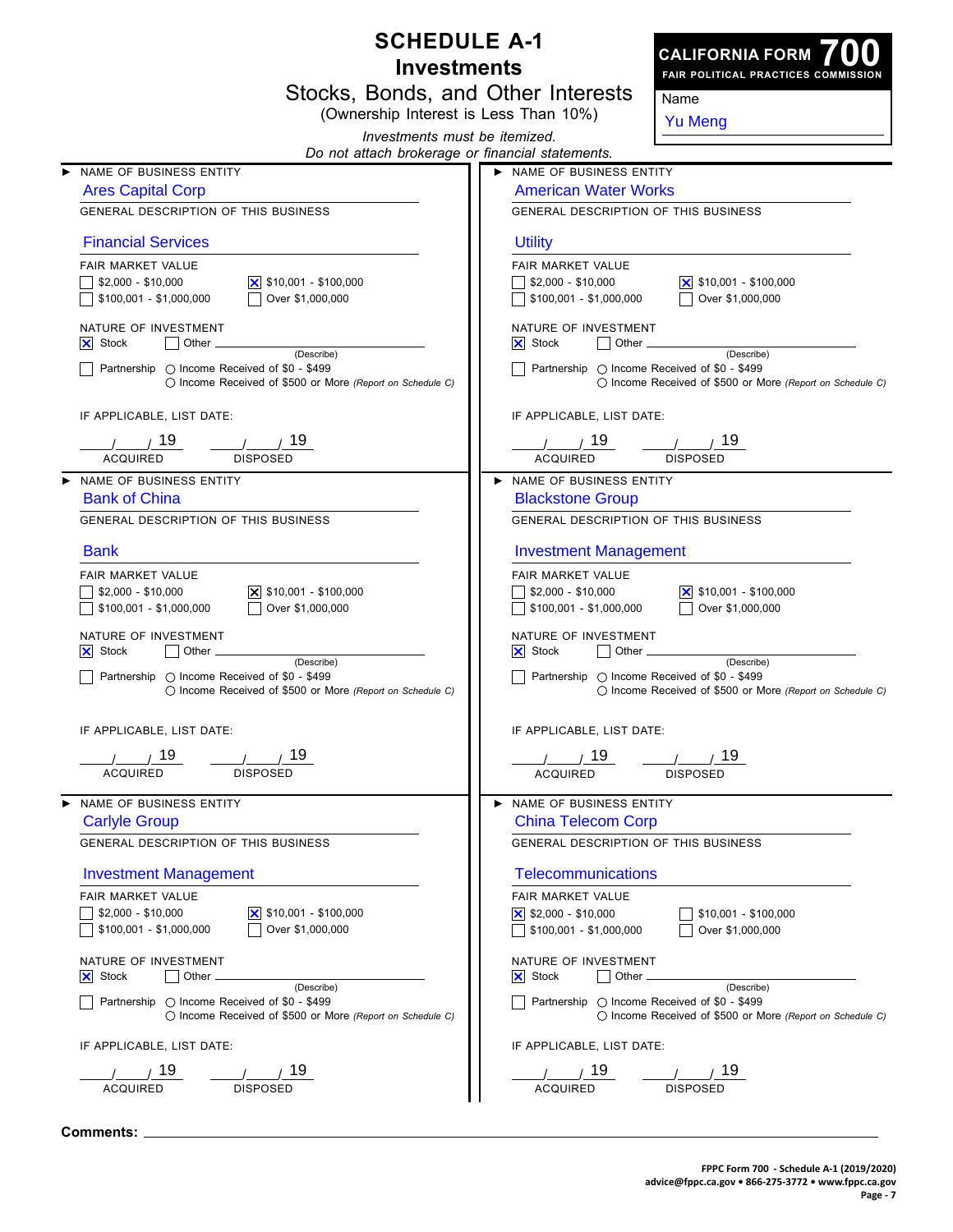| <b>SCHEDULE A-1</b> |                                                                                                                               |                                      | <b>CALIFORNIA FORM</b>                                                                      |                                                                         |  |  |
|---------------------|-------------------------------------------------------------------------------------------------------------------------------|--------------------------------------|---------------------------------------------------------------------------------------------|-------------------------------------------------------------------------|--|--|
|                     | <b>Investments</b>                                                                                                            |                                      |                                                                                             | FAIR POLITICAL PRACTICES COMMISSION                                     |  |  |
|                     | Stocks, Bonds, and Other Interests                                                                                            |                                      |                                                                                             | Name                                                                    |  |  |
|                     | (Ownership Interest is Less Than 10%)<br>Investments must be itemized.                                                        |                                      |                                                                                             | <b>Yu Meng</b>                                                          |  |  |
|                     | Do not attach brokerage or financial statements.                                                                              |                                      |                                                                                             |                                                                         |  |  |
|                     | NAME OF BUSINESS ENTITY                                                                                                       |                                      | NAME OF BUSINESS ENTITY                                                                     |                                                                         |  |  |
|                     | <b>China Unicom</b>                                                                                                           | <b>China Mobile Ltd</b>              |                                                                                             |                                                                         |  |  |
|                     | <b>GENERAL DESCRIPTION OF THIS BUSINESS</b>                                                                                   | GENERAL DESCRIPTION OF THIS BUSINESS |                                                                                             |                                                                         |  |  |
|                     | Telecommunications                                                                                                            |                                      | <b>Telecommunications</b>                                                                   |                                                                         |  |  |
|                     | FAIR MARKET VALUE<br>$ \mathsf{x} $ \$2,000 - \$10,000<br>$$10,001 - $100,000$<br>$$100,001 - $1,000,000$<br>Over \$1,000,000 |                                      | FAIR MARKET VALUE<br>$\frac{1}{2}$ \$2,000 - \$10,000<br>$\sqrt{ }$ \$100,001 - \$1,000,000 | <u> </u> × 510,001 - \$100,000<br>Over \$1,000,000                      |  |  |
|                     | NATURE OF INVESTMENT<br>$ \mathsf{X} $ Stock<br>Other                                                                         |                                      | NATURE OF INVESTMENT<br>$ \mathsf{X} $ Stock<br>Other.                                      |                                                                         |  |  |
|                     | (Describe)<br>Partnership ◯ Income Received of \$0 - \$499<br>◯ Income Received of \$500 or More (Report on Schedule C)       |                                      | Partnership ◯ Income Received of \$0 - \$499                                                | (Describe)<br>◯ Income Received of \$500 or More (Report on Schedule C) |  |  |
|                     | IF APPLICABLE, LIST DATE:                                                                                                     |                                      | IF APPLICABLE, LIST DATE:                                                                   |                                                                         |  |  |
|                     | 10 <sub>1</sub> 11 <sub>1</sub> 19<br>19                                                                                      |                                      | 19                                                                                          | 19                                                                      |  |  |
|                     | <b>ACQUIRED</b><br><b>DISPOSED</b>                                                                                            |                                      | <b>ACQUIRED</b>                                                                             | <b>DISPOSED</b>                                                         |  |  |
| ▶                   | NAME OF BUSINESS ENTITY<br><b>China Mingsheng Bank</b>                                                                        |                                      | > NAME OF BUSINESS ENTITY<br>Equinix                                                        |                                                                         |  |  |
|                     | <b>GENERAL DESCRIPTION OF THIS BUSINESS</b>                                                                                   |                                      | <b>GENERAL DESCRIPTION OF THIS BUSINESS</b>                                                 |                                                                         |  |  |
|                     | <b>Bank</b>                                                                                                                   |                                      | <b>Data Centers</b>                                                                         |                                                                         |  |  |
|                     | FAIR MARKET VALUE<br>$ \mathsf{x} $ \$2,000 - \$10,000<br>$$10,001 - $100,000$<br>$$100,001 - $1,000,000$<br>Over \$1,000,000 |                                      | FAIR MARKET VALUE<br>$\frac{1}{2}$ \$2,000 - \$10,000<br>$\sqrt{$100,001 - $1,000,000}$     | $ \mathsf{X} $ \$10,001 - \$100,000<br>Over \$1,000,000                 |  |  |
|                     | NATURE OF INVESTMENT<br>$ \mathsf{X} $ Stock<br>Other<br>(Describe)                                                           |                                      | <b>Stock</b><br>$ \mathsf{X} $ Other                                                        | NATURE OF INVESTMENT Real Estate Investment Trust<br>(Describe)         |  |  |
|                     | Partnership $\bigcirc$ Income Received of \$0 - \$499<br>◯ Income Received of \$500 or More (Report on Schedule C)            |                                      | Partnership ◯ Income Received of \$0 - \$499                                                | ◯ Income Received of \$500 or More (Report on Schedule C)               |  |  |
|                     | IF APPLICABLE, LIST DATE:                                                                                                     |                                      | IF APPLICABLE, LIST DATE:                                                                   |                                                                         |  |  |
|                     | 19<br>19<br>DISPOSED<br>ACQUIRED                                                                                              |                                      | 19<br><b>ACQUIRED</b>                                                                       | 19<br>DISPOSED                                                          |  |  |
| ▶                   | NAME OF BUSINESS ENTITY                                                                                                       |                                      | > NAME OF BUSINESS ENTITY                                                                   |                                                                         |  |  |
|                     | iShares China Large-Cap ETF<br><b>GENERAL DESCRIPTION OF THIS BUSINESS</b>                                                    |                                      | <b>SPDR Gold Shares</b><br>GENERAL DESCRIPTION OF THIS BUSINESS                             |                                                                         |  |  |
|                     | Exchange-traded fund                                                                                                          |                                      | <b>Precious Metals</b>                                                                      |                                                                         |  |  |
|                     | FAIR MARKET VALUE<br>\$2,000 - \$10,000<br>$$10,001 - $100,000$                                                               |                                      | <b>FAIR MARKET VALUE</b><br>$\frac{1}{2}$ \$2,000 - \$10,000                                |                                                                         |  |  |
|                     | $\vert$ \$100,001 - \$1,000,000<br>Over \$1,000,000                                                                           |                                      | $\overline{\mathsf{x}}$ \$100,001 - \$1,000,000                                             | \$10,001 - \$100,000<br>Over \$1,000,000                                |  |  |
|                     | NATURE OF INVESTMENT Exchange-traded fund<br>Stock<br><b>XI</b> Other<br>(Describe)                                           |                                      | NATURE OF INVESTMENT Grantor trust<br><b>Stock</b><br>$ \mathsf{X} $ Other                  |                                                                         |  |  |
|                     | Partnership ○ Income Received of \$0 - \$499<br>◯ Income Received of \$500 or More (Report on Schedule C)                     |                                      | Partnership ◯ Income Received of \$0 - \$499                                                | (Describe)<br>◯ Income Received of \$500 or More (Report on Schedule C) |  |  |
|                     | IF APPLICABLE, LIST DATE:                                                                                                     |                                      | IF APPLICABLE, LIST DATE:                                                                   |                                                                         |  |  |
|                     | 19                                                                                                                            |                                      | 19                                                                                          |                                                                         |  |  |
|                     | <b>ACQUIRED</b><br><b>DISPOSED</b>                                                                                            |                                      | <b>ACQUIRED</b>                                                                             | <b>DISPOSED</b>                                                         |  |  |

**Comments:**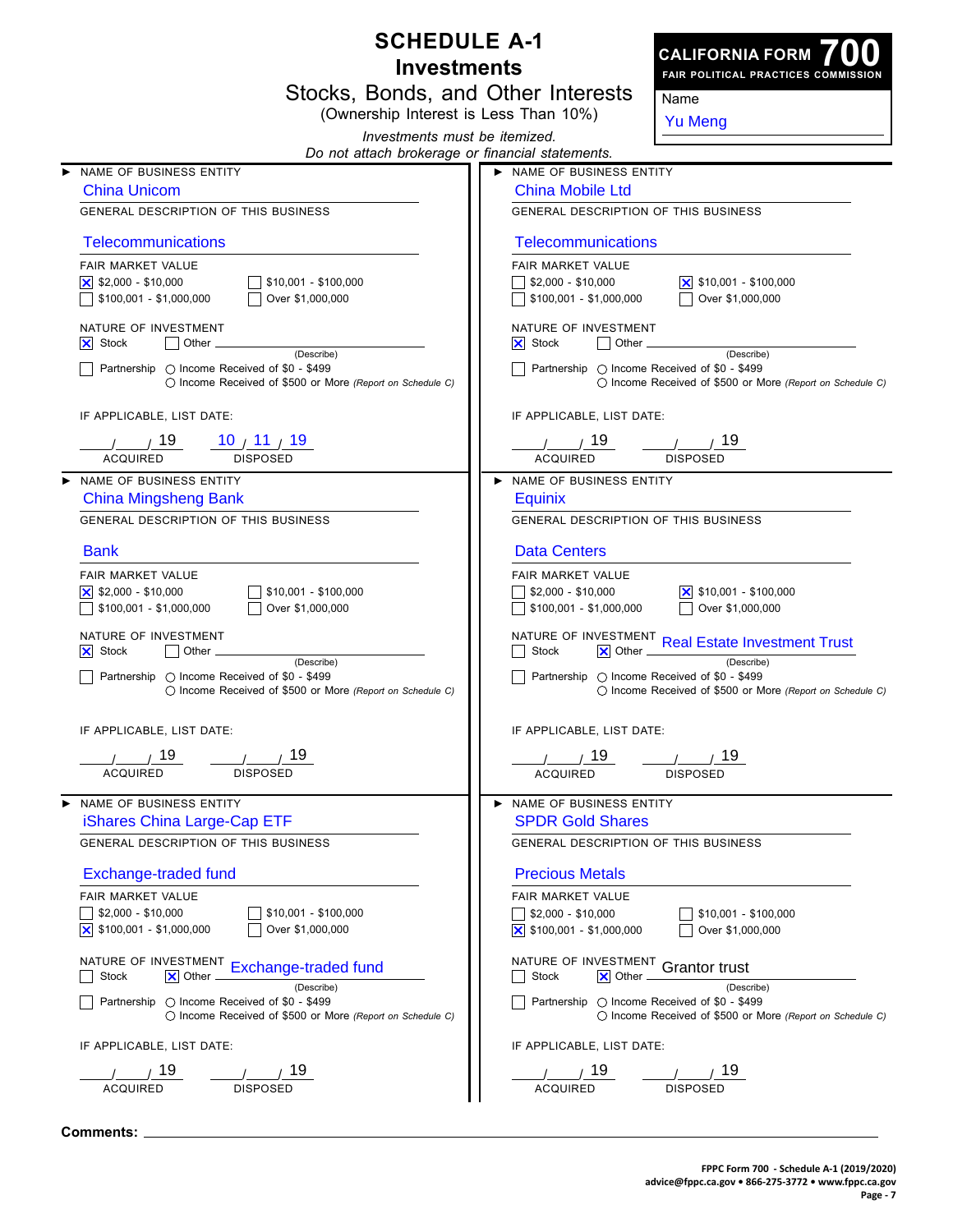| <b>SCHEDULE A-1</b><br><b>CALIFORNIA FORM</b> |                                                                                                                                        |                                                                                                                                                                |  |  |
|-----------------------------------------------|----------------------------------------------------------------------------------------------------------------------------------------|----------------------------------------------------------------------------------------------------------------------------------------------------------------|--|--|
|                                               | <b>Investments</b>                                                                                                                     | FAIR POLITICAL PRACTICES COMMISSION                                                                                                                            |  |  |
|                                               | Stocks, Bonds, and Other Interests                                                                                                     | Name                                                                                                                                                           |  |  |
|                                               | (Ownership Interest is Less Than 10%)<br>Investments must be itemized.                                                                 | <b>Yu Meng</b>                                                                                                                                                 |  |  |
|                                               | Do not attach brokerage or financial statements.                                                                                       |                                                                                                                                                                |  |  |
|                                               | NAME OF BUSINESS ENTITY<br>Johnson & Johnson                                                                                           | NAME OF BUSINESS ENTITY                                                                                                                                        |  |  |
|                                               | <b>GENERAL DESCRIPTION OF THIS BUSINESS</b>                                                                                            | <b>PJSC Lukoil Oil Company</b><br><b>GENERAL DESCRIPTION OF THIS BUSINESS</b>                                                                                  |  |  |
|                                               |                                                                                                                                        |                                                                                                                                                                |  |  |
|                                               | Pharmaceutical                                                                                                                         | <b>Energy</b>                                                                                                                                                  |  |  |
|                                               | FAIR MARKET VALUE<br>$ \mathsf{x} $ \$2,000 - \$10,000<br>\$10,001 - \$100,000<br>$$100,001 - $1,000,000$<br>Over \$1,000,000          | FAIR MARKET VALUE<br>$\frac{1}{2}$ \$2,000 - \$10,000<br>$ \mathsf{x} $ \$10,001 - \$100,000<br>$\sqrt{ }$ \$100,001 - \$1,000,000<br>Over \$1,000,000         |  |  |
|                                               | NATURE OF INVESTMENT<br>$ \mathsf{X} $ Stock<br>Other.                                                                                 | NATURE OF INVESTMENT<br>$\vert x \vert$ Stock<br>Other.                                                                                                        |  |  |
|                                               | (Describe)<br>Partnership ◯ Income Received of \$0 - \$499<br>◯ Income Received of \$500 or More (Report on Schedule C)                | (Describe)<br>Partnership ◯ Income Received of \$0 - \$499<br>○ Income Received of \$500 or More (Report on Schedule C)                                        |  |  |
|                                               | IF APPLICABLE, LIST DATE:                                                                                                              | IF APPLICABLE, LIST DATE:                                                                                                                                      |  |  |
|                                               | 19<br>19                                                                                                                               | 19<br>19                                                                                                                                                       |  |  |
|                                               | <b>ACQUIRED</b><br><b>DISPOSED</b><br>NAME OF BUSINESS ENTITY                                                                          | <b>ACQUIRED</b><br><b>DISPOSED</b><br>NAME OF BUSINESS ENTITY                                                                                                  |  |  |
|                                               | <b>MuniYield California Quality Fund</b>                                                                                               | <b>PJSC Gazprom</b>                                                                                                                                            |  |  |
|                                               | <b>GENERAL DESCRIPTION OF THIS BUSINESS</b>                                                                                            | <b>GENERAL DESCRIPTION OF THIS BUSINESS</b>                                                                                                                    |  |  |
|                                               | <b>Municipal Closed-End Fund</b>                                                                                                       | <b>Energy</b>                                                                                                                                                  |  |  |
|                                               | <b>FAIR MARKET VALUE</b><br>$$2,000 - $10,000$<br>\$10,001 - \$100,000<br>$\boxed{\times}$ \$100,001 - \$1,000,000<br>Over \$1,000,000 | <b>FAIR MARKET VALUE</b><br>$\frac{1}{2}$ \$2,000 - \$10,000<br><u> </u> ×   \$10,001 - \$100,000<br>Over \$1,000,000<br>$\frac{1}{2}$ \$100,001 - \$1,000,000 |  |  |
|                                               | NATURE OF INVESTMENT<br>Closed-end fund<br>Stock<br>$ \mathsf{X} $ Other                                                               | NATURE OF INVESTMENT<br>$\vert x \vert$ Stock<br>Other                                                                                                         |  |  |
|                                               | (Describe)<br>Partnership ◯ Income Received of \$0 - \$499<br>◯ Income Received of \$500 or More (Report on Schedule C)                | (Describe)<br>Partnership ◯ Income Received of \$0 - \$499<br>◯ Income Received of \$500 or More (Report on Schedule C)                                        |  |  |
|                                               | IF APPLICABLE, LIST DATE:                                                                                                              | IF APPLICABLE, LIST DATE:                                                                                                                                      |  |  |
|                                               | 19<br>19<br><b>DISPOSED</b><br>ACQUIRED                                                                                                | 19.<br>19<br><b>ACQUIRED</b><br>DISPOSED                                                                                                                       |  |  |
|                                               | NAME OF BUSINESS ENTITY                                                                                                                | NAME OF BUSINESS ENTITY                                                                                                                                        |  |  |
|                                               | <b>Van Eck Vectors Oil Services</b><br>GENERAL DESCRIPTION OF THIS BUSINESS                                                            | <b>PetroChina Company Limited</b><br><b>GENERAL DESCRIPTION OF THIS BUSINESS</b>                                                                               |  |  |
|                                               | <b>Exchange-Traded Fund</b>                                                                                                            | <b>Energy</b>                                                                                                                                                  |  |  |
|                                               | FAIR MARKET VALUE                                                                                                                      | FAIR MARKET VALUE                                                                                                                                              |  |  |
|                                               | $\overline{\mathsf{x}}$ \$10,001 - \$100,000<br>$$2,000 - $10,000$<br>$$100,001 - $1,000,000$<br>Over \$1,000,000                      | $\overline{\times}$ \$10,001 - \$100,000<br>$$2,000 - $10,000$<br>Over \$1,000,000<br>\$100,001 - \$1,000,000                                                  |  |  |
|                                               | NATURE OF INVESTMENT Exchange-traded fund<br>Stock<br><b>XI</b> Other                                                                  | NATURE OF INVESTMENT<br>$ \mathsf{X} $ Stock<br>Other                                                                                                          |  |  |
|                                               | (Describe)<br>Partnership ◯ Income Received of \$0 - \$499<br>◯ Income Received of \$500 or More (Report on Schedule C)                | (Describe)<br>Partnership ◯ Income Received of \$0 - \$499<br>◯ Income Received of \$500 or More (Report on Schedule C)                                        |  |  |
|                                               | IF APPLICABLE, LIST DATE:                                                                                                              | IF APPLICABLE, LIST DATE:                                                                                                                                      |  |  |
|                                               | 19<br><b>ACQUIRED</b><br><b>DISPOSED</b>                                                                                               | 19<br>19<br><b>ACQUIRED</b><br><b>DISPOSED</b>                                                                                                                 |  |  |

**Comments:**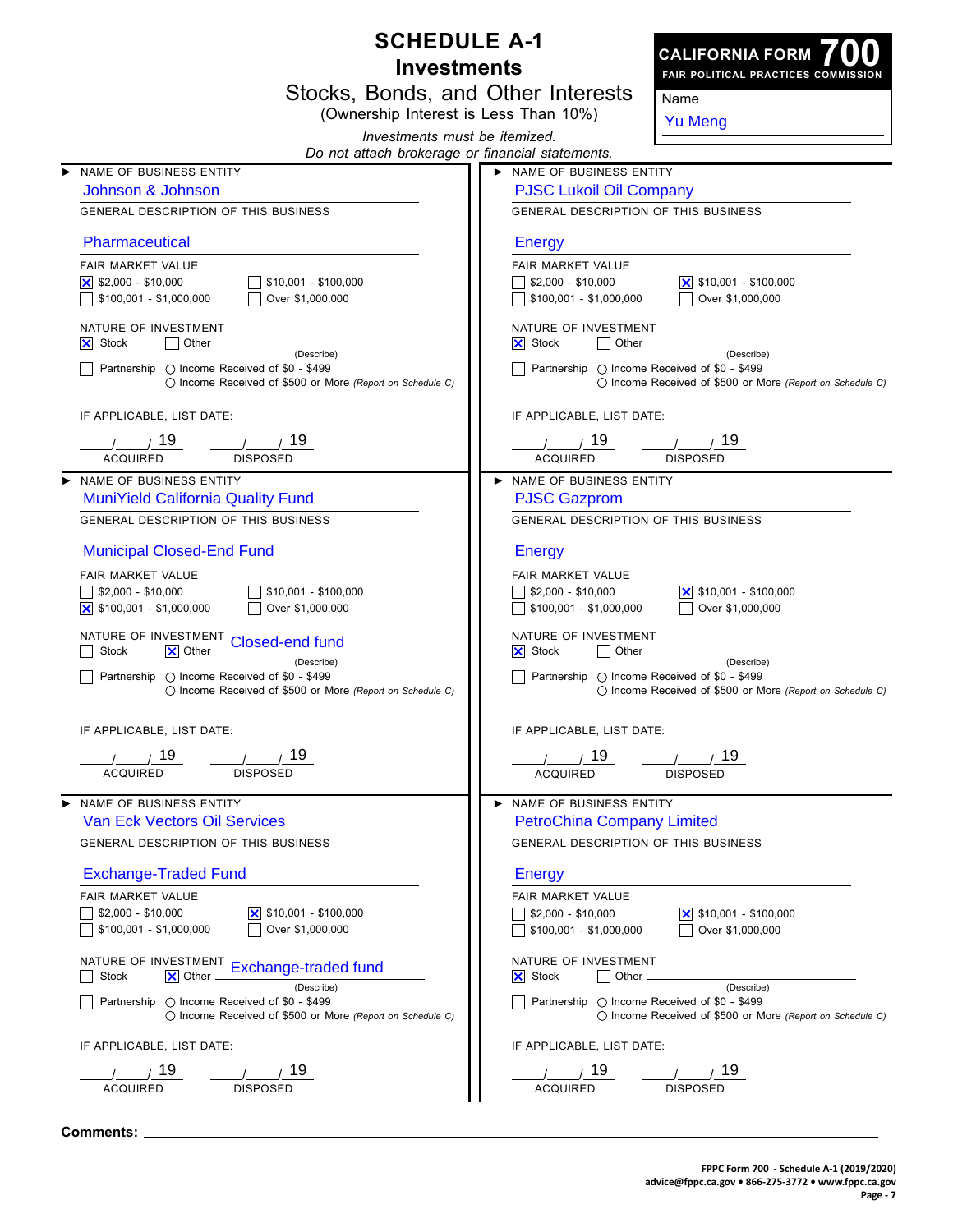| <b>SCHEDULE A-1</b> |                                                                                                                                  |  |                                                                               |                                                                         |
|---------------------|----------------------------------------------------------------------------------------------------------------------------------|--|-------------------------------------------------------------------------------|-------------------------------------------------------------------------|
|                     | <b>Investments</b>                                                                                                               |  |                                                                               | <b>CALIFORNIA FORM</b><br>FAIR POLITICAL PRACTICES COMMISSION           |
|                     | Stocks, Bonds, and Other Interests                                                                                               |  |                                                                               | Name                                                                    |
|                     | (Ownership Interest is Less Than 10%)                                                                                            |  |                                                                               | <b>Yu Meng</b>                                                          |
|                     | Investments must be itemized.                                                                                                    |  |                                                                               |                                                                         |
|                     | Do not attach brokerage or financial statements.                                                                                 |  |                                                                               |                                                                         |
|                     | NAME OF BUSINESS ENTITY<br><b>China Petroleum &amp; Chemical Corp</b>                                                            |  | > NAME OF BUSINESS ENTITY<br><b>Wells Fargo Corporation</b>                   |                                                                         |
|                     | GENERAL DESCRIPTION OF THIS BUSINESS                                                                                             |  | <b>GENERAL DESCRIPTION OF THIS BUSINESS</b>                                   |                                                                         |
|                     | Oil and Gas                                                                                                                      |  | <b>Financial Services</b>                                                     |                                                                         |
|                     | FAIR MARKET VALUE                                                                                                                |  | FAIR MARKET VALUE                                                             |                                                                         |
|                     | $\vert$ \$10,001 - \$100,000<br>$$2,000 - $10,000$<br>Over \$1,000,000<br>\$100,001 - \$1,000,000                                |  | $\frac{1}{2}$ \$2,000 - \$10,000<br>\$100,001 - \$1,000,000                   | $\vert$ \$10,001 - \$100,000<br>Over \$1,000,000                        |
|                     | NATURE OF INVESTMENT<br>Other<br>$ \mathsf{X} $ Stock                                                                            |  | NATURE OF INVESTMENT<br>$\vert$ $\vert$ Other $\vert$<br>$ \mathsf{X} $ Stock |                                                                         |
|                     | (Describe)<br>Partnership ◯ Income Received of \$0 - \$499<br>◯ Income Received of \$500 or More (Report on Schedule C)          |  | Partnership ◯ Income Received of \$0 - \$499                                  | (Describe)<br>◯ Income Received of \$500 or More (Report on Schedule C) |
|                     | IF APPLICABLE, LIST DATE:                                                                                                        |  | IF APPLICABLE, LIST DATE:                                                     |                                                                         |
|                     | 19<br><b>ACQUIRED</b><br><b>DISPOSED</b>                                                                                         |  | 19<br><b>ACQUIRED</b>                                                         | <b>DISPOSED</b>                                                         |
|                     | NAME OF BUSINESS ENTITY                                                                                                          |  | NAME OF BUSINESS ENTITY                                                       |                                                                         |
|                     | <b>Financial Select Sector SPDR Fund</b>                                                                                         |  | <b>Real Estate Select Sector SPDR Fund</b>                                    |                                                                         |
|                     | GENERAL DESCRIPTION OF THIS BUSINESS                                                                                             |  | GENERAL DESCRIPTION OF THIS BUSINESS                                          |                                                                         |
|                     | <b>Exchange-Traded Fund</b>                                                                                                      |  | <b>Exchange-Traded Fund</b>                                                   |                                                                         |
|                     | FAIR MARKET VALUE                                                                                                                |  | FAIR MARKET VALUE                                                             |                                                                         |
|                     | $$2,000 - $10,000$<br>$$10,001 - $100,000$<br>$\overline{\mathsf{x}}$ \$100,001 - \$1,000,000<br>Over \$1,000,000                |  | $$2,000 - $10,000$<br>$$100,001 - $1,000,000$                                 | <u> </u> ×   \$10,001 - \$100,000<br>Over \$1,000,000                   |
|                     | NATURE OF INVESTMENT Exchange-traded fund<br>Stock<br>$ \mathsf{X} $ Other                                                       |  | NATURE OF INVESTMENT<br>Stock<br>$ \mathsf{X} $ Other                         | Exchange-traded fund                                                    |
|                     | (Describe)<br>Partnership ◯ Income Received of \$0 - \$499<br>() Income Received of \$500 or More (Report on Schedule C)         |  | Partnership ◯ Income Received of \$0 - \$499                                  | (Describe)<br>◯ Income Received of \$500 or More (Report on Schedule C) |
|                     | IF APPLICABLE, LIST DATE:                                                                                                        |  | IF APPLICABLE, LIST DATE:                                                     |                                                                         |
|                     | 19                                                                                                                               |  | 7 19                                                                          | 7 19∍                                                                   |
|                     | <b>ACQUIRED</b><br><b>DISPOSED</b>                                                                                               |  | <b>ACQUIRED</b>                                                               | <b>DISPOSED</b>                                                         |
|                     | NAME OF BUSINESS ENTITY                                                                                                          |  | NAME OF BUSINESS ENTITY                                                       |                                                                         |
|                     | GENERAL DESCRIPTION OF THIS BUSINESS                                                                                             |  | GENERAL DESCRIPTION OF THIS BUSINESS                                          |                                                                         |
|                     | FAIR MARKET VALUE                                                                                                                |  | <b>FAIR MARKET VALUE</b>                                                      |                                                                         |
|                     | \$10,001 - \$100,000<br>$$2,000 - $10,000$                                                                                       |  | $\frac{1}{2}$ \$2,000 - \$10,000                                              | $$10,001 - $100,000$                                                    |
|                     | \$100,001 - \$1,000,000<br>Over \$1,000,000                                                                                      |  | $\frac{1}{2}$ \$100,001 - \$1,000,000                                         | Over \$1,000,000                                                        |
|                     | NATURE OF INVESTMENT<br>Stock<br>Other                                                                                           |  | NATURE OF INVESTMENT<br>Stock<br>Other <sub>-</sub>                           |                                                                         |
|                     | (Describe)<br>Partnership $\bigcirc$ Income Received of \$0 - \$499<br>◯ Income Received of \$500 or More (Report on Schedule C) |  | Partnership $\bigcirc$ Income Received of \$0 - \$499                         | (Describe)<br>◯ Income Received of \$500 or More (Report on Schedule C) |
|                     | IF APPLICABLE, LIST DATE:                                                                                                        |  | IF APPLICABLE, LIST DATE:                                                     |                                                                         |
|                     | 19                                                                                                                               |  | 19                                                                            | 19                                                                      |
|                     | <b>ACQUIRED</b><br><b>DISPOSED</b>                                                                                               |  | <b>ACQUIRED</b>                                                               | <b>DISPOSED</b>                                                         |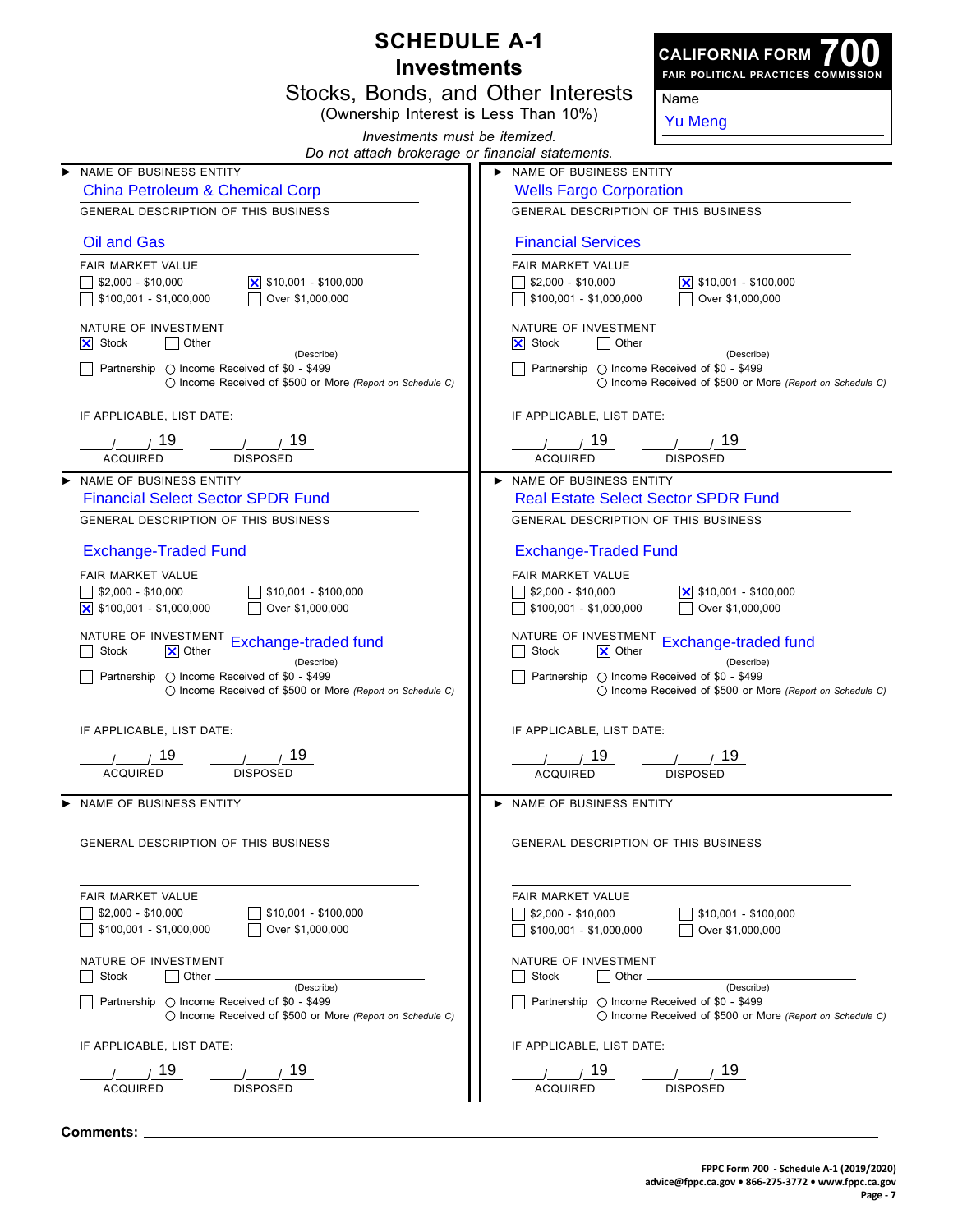### **SCHEDULE A-2 Investments, Income, and Assets of Business Entities/Trusts**

**700 FAIR POLITICAL PRACTICES COMMISSION CALIFORNIA FORM**

(Ownership Interest is 10% or Greater)

Yu Meng

Name

| ▶ 1. BUSINESS ENTITY OR TRUST                                                                                                | ▶ 1. BUSINESS ENTITY OR TRUST                                                                                                               |
|------------------------------------------------------------------------------------------------------------------------------|---------------------------------------------------------------------------------------------------------------------------------------------|
| 1016 Natoma Street, LLC                                                                                                      | <b>Riverboat Properties, LLC</b>                                                                                                            |
| Name                                                                                                                         | Name                                                                                                                                        |
| 1016 Natoma St, San Francisco, CA 94103                                                                                      | 3460 Tice Creek Way, Sacramento, CA 95833                                                                                                   |
| Address (Business Address Acceptable)                                                                                        | Address (Business Address Acceptable)                                                                                                       |
| Check one<br>$\Box$ Trust, go to 2<br><b>x</b> Business Entity, complete the box, then go to 2                               | Check one<br>Trust, go to 2<br><b>x</b> Business Entity, complete the box, then go to 2                                                     |
|                                                                                                                              |                                                                                                                                             |
| GENERAL DESCRIPTION OF THIS BUSINESS                                                                                         | GENERAL DESCRIPTION OF THIS BUSINESS                                                                                                        |
| <b>Rental Real Estate</b>                                                                                                    | <b>Rental Real Estate</b>                                                                                                                   |
| IF APPLICABLE, LIST DATE:<br>FAIR MARKET VALUE                                                                               | IF APPLICABLE, LIST DATE:<br>FAIR MARKET VALUE                                                                                              |
| $\frac{1}{2}$ \$0 - \$1,999<br>\$2,000 - \$10,000                                                                            | $$0 - $1,999$<br>\$2,000 - \$10,000                                                                                                         |
| $\frac{1}{\sqrt{19}}$ $\frac{19}{\sqrt{19}}$ $\frac{1}{\sqrt{19}}$<br>\$10,001 - \$100,000                                   | $\frac{1}{\sqrt{19}}$ $\frac{19}{\sqrt{19}}$ $\frac{1}{\sqrt{19}}$<br>\$10,001 - \$100,000                                                  |
| $\frac{1}{2}$ \$100,001 - \$1,000,000                                                                                        | $\vert$ \$100,001 - \$1,000,000                                                                                                             |
| <b>X</b> Over \$1,000,000                                                                                                    | Over \$1,000,000                                                                                                                            |
| NATURE OF INVESTMENT                                                                                                         | NATURE OF INVESTMENT                                                                                                                        |
| NATURE OF INVESTMENT<br>Dentership D Sole Proprietorship X Dimited liability corporation                                     | THE OF INVESTMENT Sole Proprietorship $\boxed{X}$ Limited liability corporation                                                             |
| YOUR BUSINESS POSITION Managing Member                                                                                       | YOUR BUSINESS POSITION Managing Member                                                                                                      |
|                                                                                                                              |                                                                                                                                             |
| > 2. IDENTIFY THE GROSS INCOME RECEIVED (INCLUDE YOUR PRO RATA<br>SHARE OF THE GROSS INCOME TO THE ENTITY/TRUST)             | > 2. IDENTIFY THE GROSS INCOME RECEIVED (INCLUDE YOUR PRO RATA<br>SHARE OF THE GROSS INCOME TO THE ENTITY/TRUST)                            |
| $$0 - $499$                                                                                                                  | $$0 - $499$<br>$\frac{\times}{\times}$ \$10,001 - \$100,000                                                                                 |
| OVER \$100,000<br>\$500 - \$1,000                                                                                            | OVER \$100,000<br>\$500 - \$1.000                                                                                                           |
| $$1,001 - $10,000$                                                                                                           | $$1,001 - $10,000$                                                                                                                          |
| > 3. LIST THE NAME OF EACH REPORTABLE SINGLE SOURCE OF<br>INCOME OF \$10,000 OR MORE (Attach a separate sheet if necessary.) | $\triangleright$ 3. LIST THE NAME OF EACH REPORTABLE SINGLE SOURCE OF<br>INCOME OF \$10,000 OR MORE (Attach a separate sheet if necessary.) |
| X Names listed below<br>None or                                                                                              | X Names listed below<br>None or                                                                                                             |
| M. Barroso                                                                                                                   | M. Clark                                                                                                                                    |
| M. Hannon                                                                                                                    | M. Armstrong                                                                                                                                |
| <b>S. Reder</b>                                                                                                              |                                                                                                                                             |
|                                                                                                                              |                                                                                                                                             |
| ► 4. INVESTMENTS AND INTERESTS IN REAL PROPERTY HELD OR                                                                      | ▶ 4. INVESTMENTS AND INTERESTS IN REAL PROPERTY HELD OR                                                                                     |
| LEASED BY THE BUSINESS ENTITY OR TRUST<br>Check one box:                                                                     | LEASED BY THE BUSINESS ENTITY OR TRUST<br>Check one box:                                                                                    |
| $\sqcap$ investment<br><b>X</b> REAL PROPERTY                                                                                | INVESTMENT<br>X REAL PROPERTY                                                                                                               |
| 1016 Natoma Street                                                                                                           | <b>SEE ATTACHED</b>                                                                                                                         |
| Name of Business Entity, if Investment, or                                                                                   | Name of Business Entity, if Investment, or                                                                                                  |
| Assessor's Parcel Number or Street Address of Real Property<br>San Francisco                                                 | Assessor's Parcel Number or Street Address of Real Property                                                                                 |
| Description of Business Activity or                                                                                          | Sacramento<br>Description of Business Activity or                                                                                           |
| City or Other Precise Location of Real Property                                                                              | City or Other Precise Location of Real Property                                                                                             |
| FAIR MARKET VALUE<br>IF APPLICABLE, LIST DATE:                                                                               | FAIR MARKET VALUE<br>IF APPLICABLE, LIST DATE:                                                                                              |
| $$2,000 - $10,000$<br>19<br>19                                                                                               | $$2,000 - $10,000$<br>19<br>19                                                                                                              |
| \$10.001 - \$100.000<br><b>ACQUIRED</b><br><b>DISPOSED</b><br>\$100,001 - \$1,000,000                                        | \$10,001 - \$100,000<br>ACQUIRED<br><b>DISPOSED</b><br>×<br>\$100,001 - \$1,000,000                                                         |
| <b>X</b> Over \$1,000,000                                                                                                    | Over \$1,000,000                                                                                                                            |
| NATURE OF INTEREST                                                                                                           | NATURE OF INTEREST                                                                                                                          |
| $ \mathsf{X} $ Property Ownership/Deed of Trust<br>Partnership<br>Stock                                                      | <b>X</b> Property Ownership/Deed of Trust<br>Stock<br>Partnership                                                                           |
| Other<br>Leasehold                                                                                                           | Other<br>Leasehold                                                                                                                          |
| Yrs. remaining                                                                                                               | Yrs. remaining                                                                                                                              |
| Check box if additional schedules reporting investments or real property<br>are attached                                     | ×l<br>Check box if additional schedules reporting investments or real property<br>are attached                                              |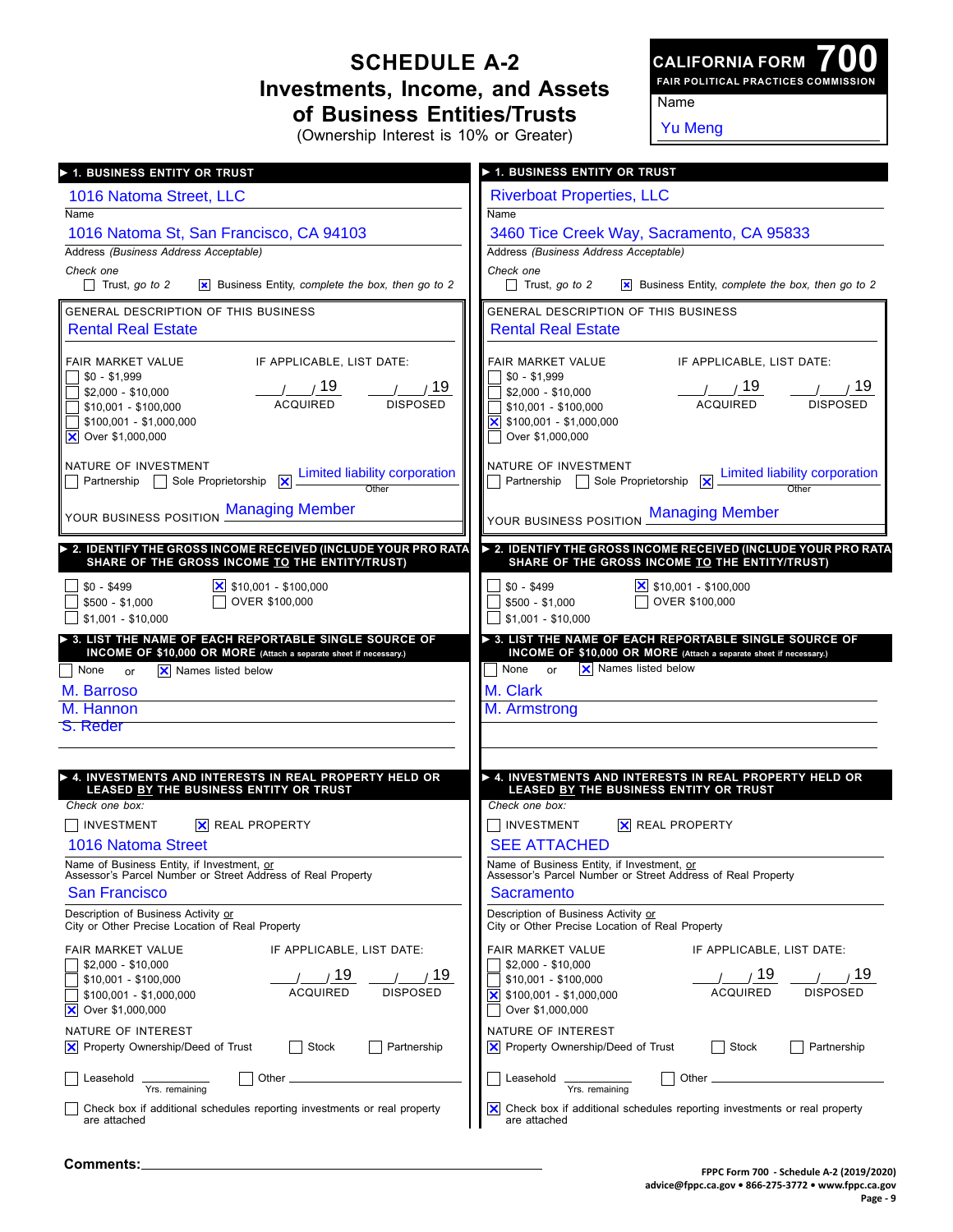# **SCHEDULE A-2**

Attachment



#### **BUSINESS ENTITY OR TRUST : Riverboat Properties, LLC**

3460 Tice Creek Way, FMV - \$100,000 to \$1,000,000

6059 Innovator Drive, FMV - \$100,000 to \$1,000,000